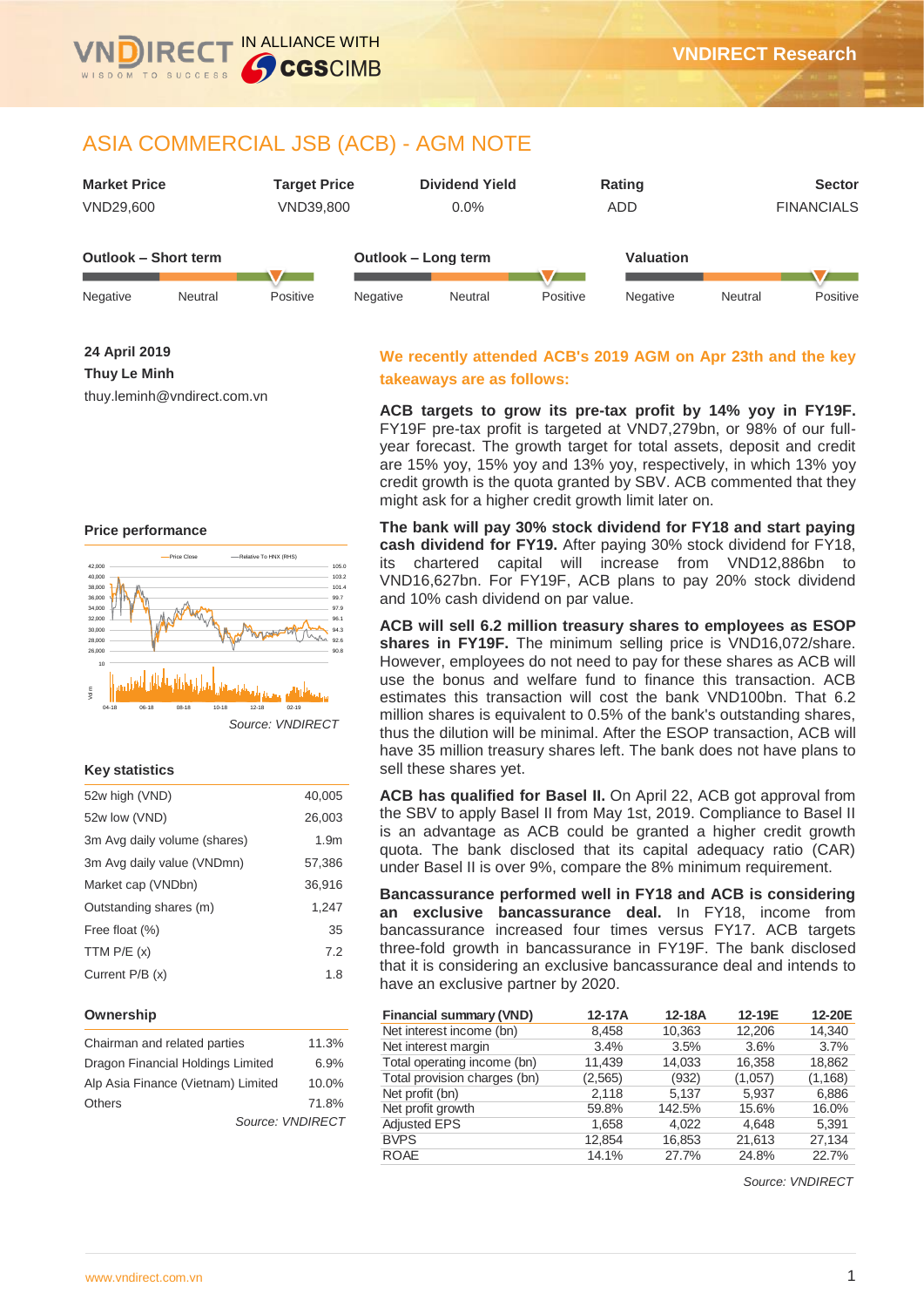#### IN ALLIANCE WITH **IRE** WISDOM TO SUCCESS

**Valuation**



#### **Income statement**

| (VNDbn)                        | 12-18A   | 12-19E   | 12-20E   |
|--------------------------------|----------|----------|----------|
| Net interest income            | 10,363   | 12,206   | 14.340   |
| Non interest income            | 3,670    | 4,153    | 4,522    |
| <b>Total operating income</b>  | 14,033   | 16,358   | 18,862   |
| Total operating costs          | (6, 712) | (7, 852) | (9,054)  |
| Pre-provision operating profit | 7,321    | 8,506    | 9,808    |
| <b>Total provision charges</b> | (932)    | (1,057)  | (1, 168) |
| Income from associates & JVs   |          |          |          |
| Net other income               |          |          |          |
| Pre-tax profit                 | 6,389    | 7,449    | 8,640    |
| Tax expense                    | (1,252)  | (1, 512) | (1,754)  |
| <b>Profit after tax</b>        | 5,137    | 5,937    | 6,886    |
| Minority interest              | 0        | O        | $\Omega$ |
| Net profit                     | 5,137    | 5,937    | 6,886    |
|                                |          |          |          |

#### **Balance sheet**

| (VNDbn)                                | 12-18A  | 12-19E  | 12-20E  |
|----------------------------------------|---------|---------|---------|
| Gross loans to customers               | 230,527 | 265,106 | 304,872 |
| Loans to banks                         | 18,770  | 21,585  | 24,823  |
| <b>Total gross loans</b>               | 249,297 | 286,692 | 329,695 |
| Securities - total                     | 55,015  | 60,985  | 70,443  |
| Other interest earning assets          | 10,684  | 12,286  | 14,375  |
| <b>Total gross IEAs</b>                | 314,995 | 359,963 | 414,513 |
| <b>Total provisions</b>                | (3,001) | (3,828) | (4,710) |
| <b>Net loans to customers</b>          | 227,983 | 261,784 | 300,747 |
| <b>Total net IEAs</b>                  | 311,994 | 356,135 | 409,803 |
| Cash and deposits                      | 6,129   | 6,558   | 7,017   |
| <b>Total investments</b>               | 403     | 432     | 462     |
| Other assets                           | 10,806  | 11,563  | 12,372  |
| Total non-IEAs                         | 17,339  | 18,553  | 19,851  |
| <b>Total assets</b>                    | 329,333 | 374,687 | 429,654 |
| <b>Customer deposits</b>               | 269,999 | 307,798 | 353,968 |
| Cds outstanding                        | 8,291   | 8,291   | 8,291   |
| Customer interest-bearing liabilities  | 278,289 | 316,089 | 362,259 |
| <b>Bank deposits</b>                   | 23,792  | 24,828  | 25,916  |
| <b>Broad deposits</b>                  | 302,082 | 340,918 | 388,175 |
| Other interest-bearing liabilities     | 198     | 208     | 219     |
| <b>Total IBLs</b>                      | 302,280 | 341,126 | 388,394 |
| Deferred tax liability                 |         |         |         |
| Other non-interest bearing liabilities | 6,035   | 6,607   | 7,420   |
| <b>Total non-IBLs</b>                  | 6,035   | 6,607   | 7,420   |
| <b>Total liabilities</b>               | 308,315 | 347,732 | 395,813 |
| Share capital                          | 12,886  | 12,886  | 12,886  |
| Additional paid-in capital             | 0       | 0       | 0       |
| Treasury shares                        | (666)   | (666)   | (666)   |
| Retained earnings reserve              | 5,105   | 11,042  | 17,928  |
| Other reserves                         | 3,693   | 3,693   | 3,693   |
| Shareholders' equity                   | 21,018  | 26,955  | 33,841  |
| Minority interest                      | 0       | 0       | 0       |
| <b>Total equity</b>                    | 21,018  | 26,955  | 33,841  |
| <b>Total liabilities &amp; equity</b>  | 329,333 | 374,687 | 429,654 |
|                                        |         |         |         |





|                                       | 12-18A   | 12-19E   | 12-20E |
|---------------------------------------|----------|----------|--------|
| Growth rate (yoy)                     |          |          |        |
| Cust deposit growth                   | 11.9%    | 14.0%    | 15.0%  |
| Gross cust loan growth                | 16.1%    | 15.0%    | 15.0%  |
| Net interest income growth            | 22.5%    | 17.8%    | 17.5%  |
| Pre provision operating profit growth | 40.2%    | 16.2%    | 15.3%  |
| Net profit growth                     | 142.5%   | 15.6%    | 16.0%  |
| Growth in IEAs                        | 16.5%    | 14.1%    | 15.1%  |
| Share value                           |          |          |        |
| Basic EPS (VND)                       | 4.119    | 4.760    | 5.521  |
| BVPS (VND)                            | 16,853   | 21.613   | 27.134 |
| DPS (VND)                             | $\Omega$ | $\Omega$ | 0      |
| EPS growth                            | 142.5%   | 15.6%    | 16.0%  |

# **Key ratios**

|                                   | 12-18A     | 12-19E     | 12-20E     |
|-----------------------------------|------------|------------|------------|
| Net interest margin               | 3.5%       | 3.6%       | 3.7%       |
| Cost-income ratio                 | $(47.8\%)$ | $(48.0\%)$ | $(48.0\%)$ |
| Reported NPLs / gross cust loans  | 0.7%       | 0.8%       | 0.9%       |
| Reported NPLs / net cust loans    | 0.7%       | 0.8%       | 0.9%       |
| GP charge / average cust loans    | 0.4%       | 0.4%       | 0.4%       |
| <b>Total CAR</b>                  | 11.6%      | 12.0%      | 12.5%      |
| Loan deposit ratio                | 82.8%      | 83.9%      | 84.2%      |
| <b>Margins and spreads</b>        |            |            |            |
| Return on IEAs                    | 8.2%       | 8.2%       | 8.3%       |
| Cost of funds                     | 4.8%       | 4.9%       | 4.9%       |
| Interest return on average assets | 3.4%       | 3.5%       | 3.6%       |
| <b>ROAE</b>                       | 27.7%      | 24.8%      | 22.7%      |

*Source: VNDIRECT*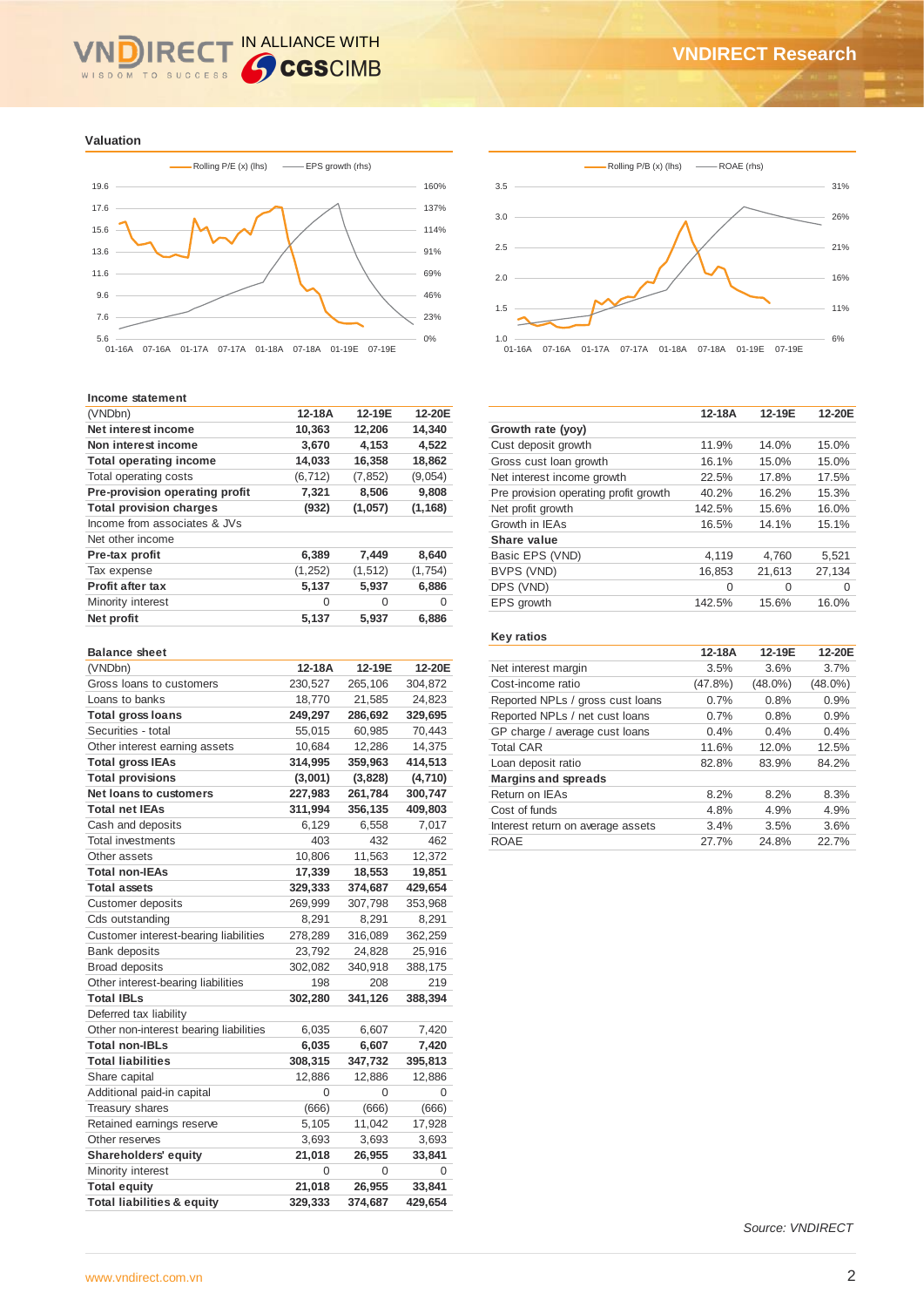#### **DISCLAIMER**

The content of this report (including the views and opinions expressed therein, and the information comprised therein) has been prepared by and belongs to VNDIRECT Securities Corporation, and is distributed by CGS-CIMB or CIMB Investment Bank Berhad ("CIMB"), as the case may be, pursuant to an arrangement between VNDIRECT Securities Corporation and CGS-CIMB. VNDIRECT Securities Corporation is not an affiliate of CGS-CIMB or CIMB.

This report is not directed to, or intended for distribution to or use by, any person or entity who is a citizen or resident of or located in any locality, state, country or other jurisdiction where such distribution, publication, availability or use would be contrary to law or regulation.

By accepting this report, the recipient hereof represents and warrants that he is entitled to receive such report in accordance with the restrictions set forth below and agrees to be bound by the limitations contained herein (including the "Restrictions on Distributions" set out below). Any failure to comply with these limitations may constitute a violation of law. This publication is being supplied to you strictly on the basis that it will remain confidential. No part of this report may be (i) copied, photocopied, duplicated, stored or reproduced in any form by any means or (ii) redistributed or passed on, directly or indirectly, to any other person in whole or in part, for any purpose without the prior written consent of CGS-CIMB or CIMB, as the case may be.

The information contained in this research report is prepared from data believed to be correct and reliable at the time of issue of this report.

VNDIRECT Securities Corporation may or may not issue regular reports on the subject matter of this report at any frequency and may cease to do so or change the periodicity of reports at any time. None of VNDIRECT Securities Corporation, CGS-CIMB or CIMB is under any obligation to update this report in the event of a material change to the information contained in this report. None of VNDIRECT Securities Corporation, CGS-CIMB or CIMB has any and will accept any, obligation to (i) check or ensure that the contents of this report remain current, reliable or relevant, (ii) ensure that the content of this report constitutes all the information a prospective investor may require, (iii) ensure the adequacy, accuracy, completeness, reliability or fairness of any views, opinions and information, and accordingly, VNDIRECT Securities Corporation, CGS-CIMB and CIMB and their respective affiliates and related persons including China Galaxy International Financial Holdings Limited ("CGIFHL") and CIMB Group Sdn. Bhd. ("CIMBG") and their respective related corporations (and their respective directors, associates, connected persons and/or employees) shall not be liable in any manner whatsoever for any consequences (including but not limited to any direct, indirect or consequential losses, loss of profits and damages) of any reliance thereon or usage thereof. In particular, VNDIRECT Securities Corporation, CGS-CIMB and CIMB disclaim all responsibility and liability for the views and opinions set out in this report.

Unless otherwise specified, this report is based upon reasonable sources. Such sources will, unless otherwise specified, for market data, be market data and prices available from the main stock exchange or market where the relevant security is listed, or, where appropriate, any other market. Information on the accounts and business of company(ies) will generally be based on published statements of the company(ies), information disseminated by regulatory information services, other publicly available information and information resulting from our research. Whilst every effort is made to ensure that statements of facts made in this report are accurate, all estimates, projections, forecasts, expressions of opinion and other subjective judgments contained in this report are based on assumptions considered to be reasonable as of the date of the document in which they are contained and must not be construed as a representation that the matters referred to therein will occur. Past performance is not a reliable indicator of future performance. The value of investments may go down as well as up and those investing may, depending on the investments in question, lose more than the initial investment. No report shall constitute an offer or an invitation by or on behalf of CGS-CIMB, CIMB, or VNDIRECT Securities Corporation, or their respective affiliates (including CGIFHL, CIMBG and their respective related corporations) to any person to buy or sell any investments.

CGS-CIMB, CIMB and/or VNDIRECT Securities Corporation and/or their respective affiliates and related corporations (including CGIFHL, CIMBG and their respective related corporations), their respective directors, associates, connected parties and/or employees may own or have positions in securities of the company(ies) covered in this research report or any securities related thereto and may from time to time add to or dispose of, or may be materially interested in, any such securities. Further, CGS-CIMB, CIMB and/or VNDIRECT Securities Corporation, and/or their respective affiliates and their respective related corporations (including CGIFHL, CIMBG and their respective related corporations) do and seek to do business with the company(ies) covered in this research report and may from time to time act as market maker or have assumed an underwriting commitment in securities of such company(ies), may sell them to or buy them from customers on a principal basis and may also perform or seek to perform significant investment banking, advisory, underwriting or placement services for or relating to such company(ies) as well as solicit such investment, advisory or other services from any entity mentioned in this report.

CGS-CIMB, CIMB and/or VNDIRECT Securities Corporation and/or their respective affiliates (including CGIFHL, CIMBG and their respective related corporations) may enter into an agreement with the company(ies) covered in this report relating to the production of research reports. CGS-CIMB, CIMB and/or VNDIRECT Securities Corporation may disclose the contents of this report to the company(ies) covered by it and may have amended the contents of this report following such disclosure.

The analyst responsible for the production of this report hereby certifies that the views expressed herein accurately and exclusively reflect his or her personal views and opinions about any and all of the issuers or securities analysed in this report and were prepared independently and autonomously. No part of the compensation of the analyst(s) was, is, or will be directly or indirectly related to the inclusion of specific recommendations(s) or view(s) in this report. The analyst(s) who prepared this research report is prohibited from receiving any compensation, incentive or bonus based on specific investment banking transactions or for providing a specific recommendation for, or view of, a particular company. Information barriers and other arrangements may be established where necessary to prevent conflicts of interests arising. However, the analyst(s) may receive compensation that is based on his/their coverage of company(ies) in the performance of his/their duties or the performance of his/their recommendations and the research personnel involved in the preparation of this report may also participate in the solicitation of the businesses as described above. In reviewing this research report, an investor should be aware that any or all of the foregoing, among other things, may give rise to real or potential conflicts of interest. Additional information is, subject to the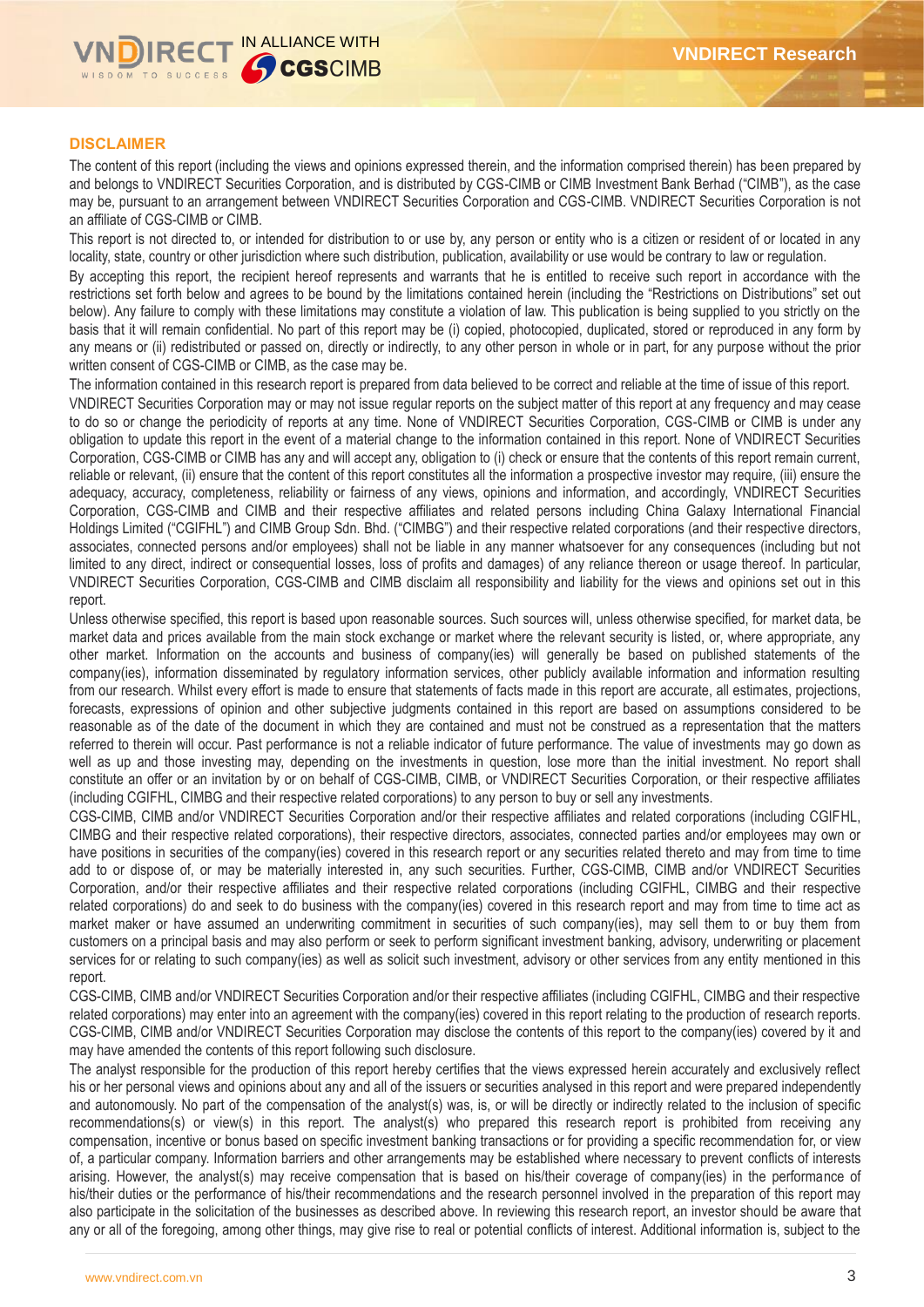

duties of confidentiality, available on request.

The term "VNDIRECT Securities Corporation" shall, unless the context otherwise requires, mean VNDIRECT Securities Corporation and its affiliates, subsidiaries and related companies. The term "CGS-CIMB" shall denote, where appropriate, the relevant entity distributing or disseminating the report in the particular jurisdiction referenced below, or, in every other case except as otherwise stated herein, CIMB Securities International Pte. Ltd. and its affiliates, subsidiaries and related corporations.

#### **CGS-CIMB**

| Country     | <b>CGS-CIMB Entity</b>                      | <b>Regulated by</b>                                             |
|-------------|---------------------------------------------|-----------------------------------------------------------------|
| Hong Kong   | <b>CGS-CIMB Securities Limited</b>          | Securities and Futures Commission Hong Kong                     |
| India       | CGS-CIMB Securities (India) Private Limited | Securities and Exchange Board of India (SEBI)                   |
| Indonesia   | PT CGS-CIMB Sekuritas Indonesia             | Financial Services Authority of Indonesia                       |
| Singapore   | CGS-CIMB Research Pte. Ltd.                 | Monetary Authority of Singapore                                 |
| South Korea | CGS-CIMB Securities Limited, Korea Branch   | Financial Services Commission and Financial Supervisory Service |
| Thailand    | CGS-CIMB Securities (Thailand) Co. Ltd.     | Securities and Exchange Commission Thailand                     |

#### **CIMB**

| ountr    | CIME<br>$\overline{1}$<br>Entity      | D١                                                      |
|----------|---------------------------------------|---------------------------------------------------------|
| Malaysia | CIMB<br>Berhad<br>∤Investmenf<br>Bank | Commission<br>Malavsia<br>$\Omega$<br><br>าties<br>алит |

(i) As of 24 April 2019 VNDIRECT Securities Corporation has a proprietary position in the securities (which may include but not limited to shares, warrants, call warrants and/or any other derivatives) in the following company or companies covered or recommended in this report: (a) -

(ii) As of 24 April 2019, the analyst(s) who prepared this report, and the associate(s), has / have an interest in the securities (which may include but not limited to shares, warrants, call warrants and/or any other derivatives) in the following company or companies covered or recommended in this report:

(a) -

This report does not purport to contain all the information that a prospective investor may require. CGS-CIMB, and VNDIRECT Securities Corporation and their respective affiliates (including CGIFHL, CIMBG and their related corporations) do not make any guarantee, representation or warranty, express or implied, as to the adequacy, accuracy, completeness, reliability or fairness of any such information and opinion contained in this report. None of CGS-CIMB, CIMB and VNDIRECT Securities Corporation and their respective affiliates nor their related persons (including CGIFHL, CIMBG and their related corporations) shall be liable in any manner whatsoever for any consequences (including but not limited to any direct, indirect or consequential losses, loss of profits and damages) of any reliance thereon or usage thereof.

This report is general in nature and has been prepared for information purposes only. It is intended for circulation amongst CGS-CIMB's, CIMB's and their respective affiliates' (including CGIFHL's, CIMBG's and their respective related corporations') clients generally and does not have regard to the specific investment objectives, financial situation and the particular needs of any specific person who may receive this report. The information and opinions in this report are not and should not be construed or considered as an offer, recommendation or solicitation to buy or sell the subject securities, related investments or other financial instruments or any derivative instrument, or any rights pertaining thereto.

Investors are advised to make their own independent evaluation of the information contained in this research report, consider their own individual investment objectives, financial situation and particular needs and consult their own professional and financial advisers as to the legal, business, financial, tax and other aspects before participating in any transaction in respect of the securities of company(ies) covered in this research report. The securities of such company(ies) may not be eligible for sale in all jurisdictions or to all categories of investors.

**Australia:** Despite anything in this report to the contrary, this research is provided in Australia by CGS-CIMB Securities (Singapore) Pte. Ltd. and CGS-CIMB Securities (Hong Kong) Limited. This research is only available in Australia to persons who are "wholesale clients" (within the meaning of the Corporations Act 2001 (Cth) and is supplied solely for the use of such wholesale clients and shall not be distributed or passed on to any other person. You represent and warrant that if you are in Australia, you are a "wholesale client". This research is of a general nature only and has been prepared without taking into account the objectives, financial situation or needs of the individual recipient. CGS-CIMB Securities (Singapore) Pte. Ltd. and CGS-CIMB Securities (Hong Kong) Limited do not hold, and are not required to hold an Australian financial services license. CGS-CIMB Securities (Singapore) Pte. Ltd. and CGS-CIMB Securities (Hong Kong) Limited rely on "passporting" exemptions for entities appropriately licensed by the Monetary Authority of Singapore (under ASIC Class Order 03/1102) and the Securities and Futures Commission in Hong Kong (under ASIC Class Order 03/1103).

**Canada:** This research report has not been prepared in accordance with the disclosure requirements of Dealer Member Rule 3400 – Research Restrictions and Disclosure Requirements of the Investment Industry Regulatory Organization of Canada. For any research report distributed by CIBC, further disclosures related to CIBC conflicts of interest can be found at https://researchcentral.cibcwm.com.

**China:** For the purpose of this report, the People's Republic of China ("PRC") does not include the Hong Kong Special Administrative Region, the Macau Special Administrative Region or Taiwan. The distributor of this report has not been approved or licensed by the China Securities Regulatory Commission or any other relevant regulatory authority or governmental agency in the PRC. This report contains only marketing information. The distribution of this report is not an offer to buy or sell to any person within or outside PRC or a solicitation to any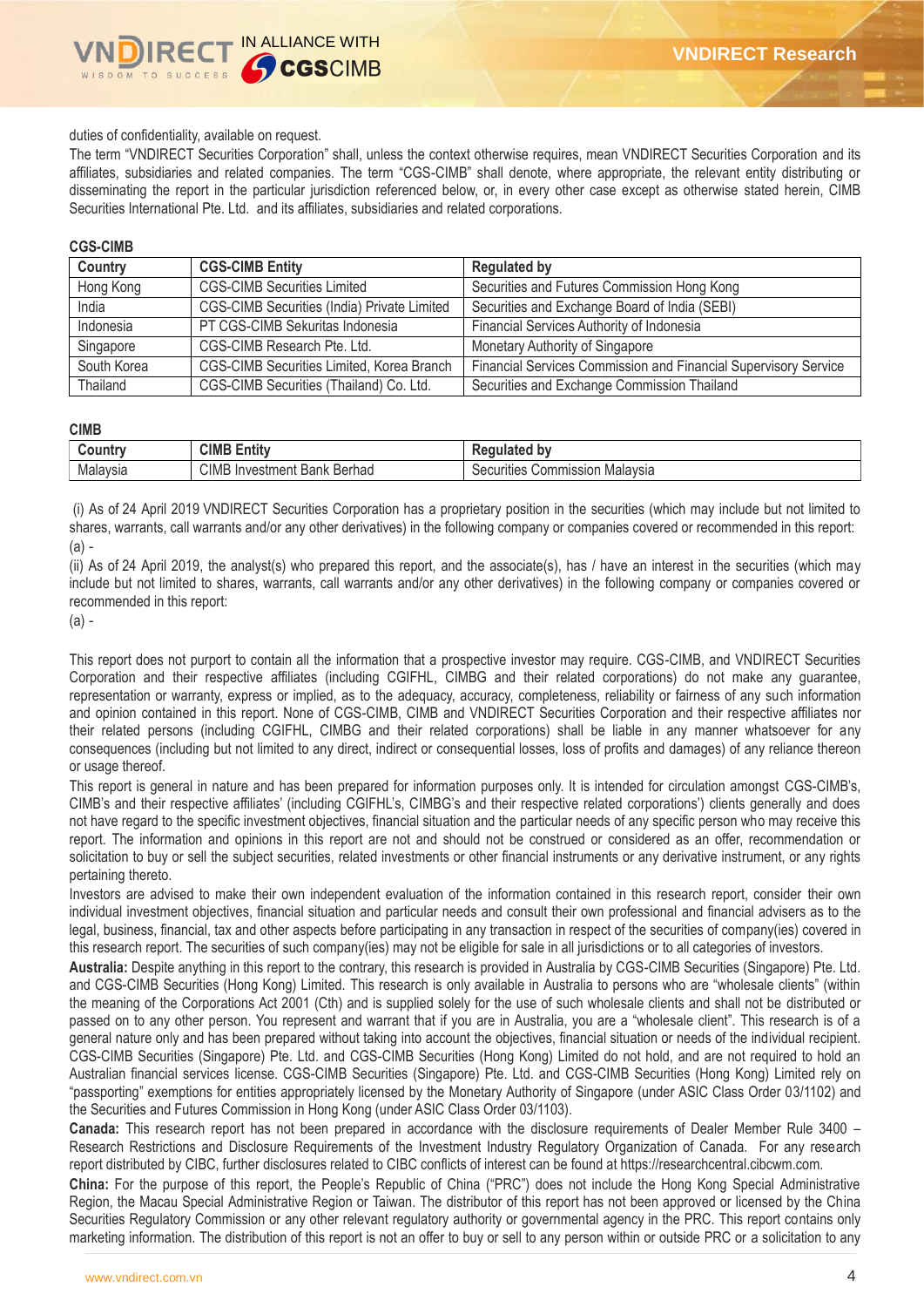

person within or outside of PRC to buy or sell any instruments described herein. This report is being issued outside the PRC to a limited number of institutional investors and may not be provided to any person other than the original recipient and may not be reproduced or used for any other purpose.

France: Only qualified investors within the meaning of French law shall have access to this report. This report shall not be considered as an offer to subscribe to, or used in connection with, any offer for subscription or sale or marketing or direct or indirect distribution of financial instruments and it is not intended as a solicitation for the purchase of any financial instrument.

**Germany:** This report is only directed at persons who are professional investors as defined in sec 31a(2) of the German Securities Trading Act (WpHG). This publication constitutes research of a non-binding nature on the market situation and the investment instruments cited here at the time of the publication of the information.

The current prices/yields in this issue are based upon closing prices from Bloomberg as of the day preceding publication. Please note that neither the German Federal Financial Supervisory Agency (BaFin), nor any other supervisory authority exercises any control over the content of this report.

**Hong Kong:** This report is issued and distributed in Hong Kong by CGS-CIMB Securities (Hong Kong) Limited ("CHK") which is licensed in Hong Kong by the Securities and Futures Commission for Type 1 (dealing in securities), Type 4 (advising on securities) and Type 6 (advising on corporate finance) activities. Any investors wishing to purchase or otherwise deal in the securities covered in this report should contact the Head of Sales at CGS-CIMB Securities (Hong Kong) Limited. The views and opinions in this research report are of VNDIRECT Securities Corporation as of the date hereof and are subject to change. If the Financial Services and Markets Act of the United Kingdom or the rules of the Financial Conduct Authority apply to a recipient, our obligations owed to such recipient therein are unaffected. CHK has no obligation to update its opinion or the information in this research report.

This publication is strictly confidential and is for private circulation only to clients of CHK.

CHK does not make a market on other securities mentioned in the report.

**India:** This report is issued and distributed in India by CGS-CIMB Securities (India) Private Limited ("CIMB India") which is registered with the National Stock Exchange of India Limited and BSE Limited as a trading and clearing member under the Securities and Exchange Board of India (Stock Brokers and Sub-Brokers) Regulations, 1992. In accordance with the provisions of Regulation 4(g) of the Securities and Exchange Board of India (Investment Advisers) Regulations, 2013, CGS-CIMB India is not required to seek registration with the Securities and Exchange Board of India ("SEBI") as an Investment Adviser. CGS-CIMB India is registered with SEBI as a Research Analyst pursuant to the SEBI (Research Analysts) Regulations, 2014 ("Regulations").

This report does not take into account the particular investment objectives, financial situations, or needs of the recipients. It is not intended for and does not deal with prohibitions on investment due to law/jurisdiction issues etc. which may exist for certain persons/entities. Recipients should rely on their own investigations and take their own professional advice before investment.

The report is not a "prospectus" as defined under Indian Law, including the Companies Act, 2013, and is not, and shall not be, approved by, or filed or registered with, any Indian regulator, including any Registrar of Companies in India, SEBI, any Indian stock exchange, or the Reserve Bank of India. No offer, or invitation to offer, or solicitation of subscription with respect to any such securities listed or proposed to be listed in India is being made, or intended to be made, to the public, or to any member or section of the public in India, through or pursuant to this report.

The research analysts, strategists or economists principally responsible for the preparation of this research report are segregated from the other activities of CGS-CIMB India and they have received compensation based upon various factors, including quality, accuracy and value of research, firm profitability or revenues, client feedback and competitive factors. Research analysts', strategists' or economists' compensation is not linked to investment banking or capital markets transactions performed or proposed to be performed by CGS-CIMB India or its affiliates.

CIMB India has not received any compensation from the companies mentioned in the report in the past 12 months.

**Indonesia:** This report is issued and distributed by PT CGS-CIMB Sekuritas Indonesia ("CGS-CIMB Indonesia"). The views and opinions in this research report are our own as of the date hereof and are subject to change. CGS-CIMB Indonesia has no obligation to update its opinion or the information in this research report. Neither this report nor any copy hereof may be distributed in Indonesia or to any Indonesian citizens wherever they are domiciled or to Indonesian residents except in compliance with applicable Indonesian capital market laws and regulations.

This research report is not an offer of securities in Indonesia. The securities referred to in this research report have not been registered with the Financial Services Authority (Otoritas Jasa Keuangan) pursuant to relevant capital market laws and regulations, and may not be offered or sold within the territory of the Republic of Indonesia or to Indonesian citizens through a public offering or in circumstances which constitute an offer within the meaning of the Indonesian capital market law and regulations.

**Ireland:** CGS-CIMB is not an investment firm authorised in the Republic of Ireland and no part of this document should be construed as CGS-CIMB acting as, or otherwise claiming or representing to be, an investment firm authorised in the Republic of Ireland.

**Malaysia:** This report is distributed by CIMB solely for the benefit of and for the exclusive use of our clients. CIMB has no obligation to update, revise or reaffirm its opinion or the information in this research reports after the date of this report.

**New Zealand:** In New Zealand, this report is for distribution only to persons who are wholesale clients pursuant to section 5C of the Financial Advisers Act 2008.

**Singapore:** This report is issued and distributed by CGS-CIMB Research Pte Ltd ("CGS-CIMBR"). CGS-CIMBR is a financial adviser licensed under the Financial Advisers Act, Cap 110 ("FAA") for advising on investment products, by issuing or promulgating research analyses or research reports, whether in electronic, print or other form. Accordingly CGS-CIMBR is a subject to the applicable rules under the FAA unless it is able to avail itself to any prescribed exemptions.

Recipients of this report are to contact CGS-CIMB Research Pte Ltd, 50 Raffles Place, #16-02 Singapore Land Tower, Singapore in respect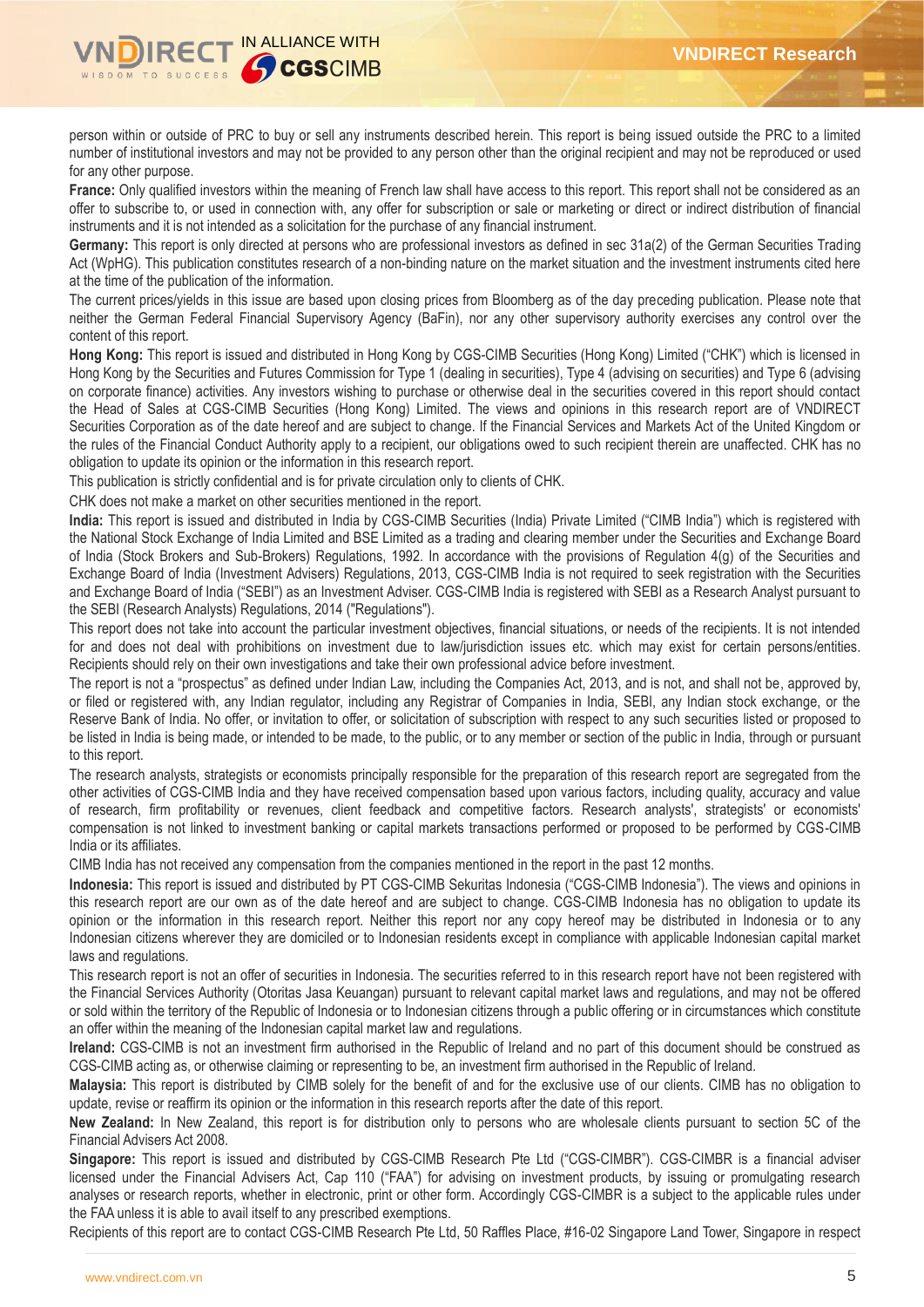

of any matters arising from, or in connection with this report. CGS-CIMBR has no obligation to update its opinion or the information in this research report. This publication is strictly confidential and is for private circulation only. If you have not been sent this report by CGS-CIMBR directly, you may not rely, use or disclose to anyone else this report or its contents.

If the recipient of this research report is not an accredited investor, expert investor or institutional investor, CGS-CIMBR accepts legal responsibility for the contents of the report without any disclaimer limiting or otherwise curtailing such legal responsibility. If the recipient is an accredited investor, expert investor or institutional investor, the recipient is deemed to acknowledge that CGS-CIMBR is exempt from certain requirements under the FAA and its attendant regulations, and as such, is exempt from complying with the following : (a) Section 25 of the FAA (obligation to disclose product information);

(b) Section 27 (duty not to make recommendation with respect to any investment product without having a reasonable basis where you may be reasonably expected to rely on the recommendation) of the FAA;

(c) MAS Notice on Information to Clients and Product Information Disclosure [Notice No. FAA-N03];

- (d) MAS Notice on Recommendation on Investment Products [Notice No. FAA-N16];
- (e) Section 36 (obligation on disclosure of interest in securities), and

(f) any other laws, regulations, notices, directive, guidelines, circulars and practice notes which are relates to the above, to the extent permitted by applicable laws, as may be amended from time to time, and any other laws, regulations, notices, directive, guidelines, circulars, and practice notes as we may notify you from time to time. In addition, the recipient who is an accredited investor, expert investor or institutional investor acknowledges that a CGS-CIMBR is exempt from Section 27 of the FAA, the recipient will also not be able to file a civil claim against CGS-CIMBR for any loss or damage arising from the recipient's reliance on any recommendation made by CGS-CIMBR which would otherwise be a right that is available to the recipient under Section 27 of the FAA, the recipient will also not be able to file a civil claim against CGS-CIMBR for any loss or damage arising from the recipient's reliance on any recommendation made by CGS-CIMBR which would otherwise be a right that is available to the recipient under Section 27 of the FAA.

CGS-CIMBR, its affiliates and related corporations, their directors, associates, connected parties and/or employees may own or have positions in securities of the company(ies) covered in this research report or any securities related thereto and may from time to time add to or dispose of, or may be materially interested in, any such securities. Further, CGS-CIMBR, its affiliates and its related corporations do and seek to do business with the company(ies) covered in this research report and may from time to time act as market maker or have assumed an underwriting commitment in securities of such company(ies), may sell them to or buy them from customers on a principal basis and may also perform or seek to perform significant investment banking, advisory, underwriting or placement services for or relating to such company(ies) as well as solicit such investment, advisory or other services from any entity mentioned in this report.

As of 24 April 2019,, CIMBR does not have a proprietary position in the recommended securities in this report.

CGS-CIMBR does not make a market on the securities mentioned in the report.

**South Korea:** This report is issued and distributed in South Korea by CGS-CIMB Securities (Hong Kong) Limited, Korea Branch ("CGS-CIMB Korea") which is licensed as a cash equity broker, and regulated by the Financial Services Commission and Financial Supervisory Service of Korea. In South Korea, this report is for distribution only to professional investors under Article 9(5) of the Financial Investment Services and Capital Market Act of Korea ("FSCMA").

**Spain:** This document is a research report and it is addressed to institutional investors only. The research report is of a general nature and not personalised and does not constitute investment advice so, as the case may be, the recipient must seek proper advice before adopting any investment decision. This document does not constitute a public offering of securities.

CGS-CIMB is not registered with the Spanish Comision Nacional del Mercado de Valores to provide investment services.

**Sweden:** This report contains only marketing information and has not been approved by the Swedish Financial Supervisory Authority. The distribution of this report is not an offer to sell to any person in Sweden or a solicitation to any person in Sweden to buy any instruments described herein and may not be forwarded to the public in Sweden.

**Switzerland:** This report has not been prepared in accordance with the recognized self-regulatory minimal standards for research reports of banks issued by the Swiss Bankers' Association (Directives on the Independence of Financial Research).

**Thailand:** This report is issued and distributed by CGS-CIMB Securities (Thailand) Co. Ltd. ("CGS-CIMB Thailand") based upon sources believed to be reliable (but their accuracy, completeness or correctness is not guaranteed). The statements or expressions of opinion herein were arrived at after due and careful consideration for use as information for investment. Such opinions are subject to change without notice and CGS-CIMB Thailand has no obligation to update its opinion or the information in this research report.

CGS-CIMB Thailand may act or acts as Market Maker, and issuer and offerer of Derivative Warrants and Structured Note which may have the following securities as its underlying securities. Investors should carefully read and study the details of the derivative warrants in the prospectus before making investment decisions.

AAV, ADVANC, AMATA, ANAN, AOT, AP, BA, BANPU, BBL, BCH, BCP, BCPG, BDMS, BEAUTY, BEC, BEM, BJC, BH, BIG, BLA, BLAND, BPP, BTS, CBG, CENTEL, CHG, CK, CKP, COM7, CPALL, CPF, CPN, DELTA, DTAC, EA, EGCO, EPG, GFPT, GLOBAL, GLOW, GPSC, GUNKUL, HMPRO, INTUCH, IRPC, ITD, IVL, KBANK, KCE, KKP, KTB, KTC, LH, LHBANK, LPN, MAJOR, MALEE, MEGA, MINT, MONO, MTLS, PLANB, PSH, PTL, PTG, PTT, PTTEP, PTTGC, QH, RATCH, ROBINS, S, SAWAD, SCB, SCC, SCCC, SIRI, SPALI, SPRC, STEC, STPI, SUPER, TASCO, TCAP, THAI, THANI, THCOM, TISCO, TKN, TMB, TOP, TPIPL, TRUE, TTA, TU, TVO, UNIQ, VGI, WHA, WORK.

#### **Corporate Governance Report:**

The disclosure of the survey result of the Thai Institute of Directors Association ("IOD") regarding corporate governance is made pursuant to the policy of the Office of the Securities and Exchange Commission. The survey of the IOD is based on the information of a company listed on the Stock Exchange of Thailand and the Market for Alternative Investment disclosed to the public and able to be accessed by a general public investor. The result, therefore, is from the perspective of a third party. It is not an evaluation of operation and is not based on inside information.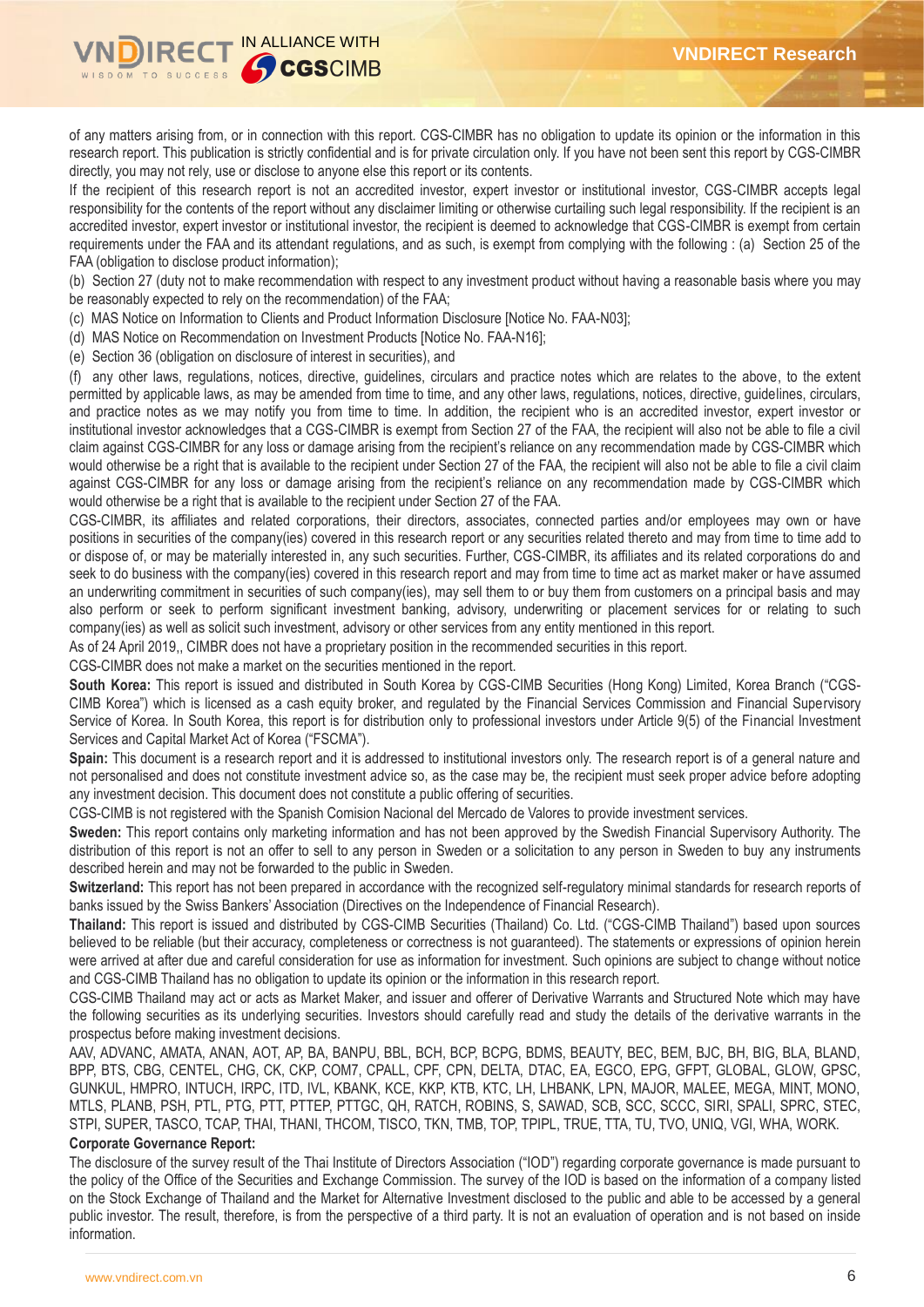The survey result is as of the date appearing in the Corporate Governance Report of Thai Listed Companies. As a result, the survey result may be changed after that date. CGS-CIMB Thailand does not confirm nor certify the accuracy of such survey result.

| <b>Score</b><br>Range: | 100<br>90     | 0 <sup>0</sup><br>$\circ$<br>೦೮<br>ου | 70<br>70<br>$\overline{\phantom{a}}$ | $\neg$<br>.0 or<br>Below | Result<br>No<br>' urvevٽ |
|------------------------|---------------|---------------------------------------|--------------------------------------|--------------------------|--------------------------|
| <b>Description:</b>    | <br>Excellent | Good<br>ver                           | Good                                 | N/A                      |                          |
|                        |               |                                       |                                      |                          |                          |

**United Arab Emirates:** The distributor of this report has not been approved or licensed by the UAE Central Bank or any other relevant licensing authorities or governmental agencies in the United Arab Emirates. This report is strictly private and confidential and has not been reviewed by, deposited or registered with UAE Central Bank or any other licensing authority or governmental agencies in the United Arab Emirates. This report is being issued outside the United Arab Emirates to a limited number of institutional investors and must not be provided to any person other than the original recipient and may not be reproduced or used for any other purpose. Further, the information contained in this report is not intended to lead to the sale of investments under any subscription agreement or the conclusion of any other contract of whatsoever nature within the territory of the United Arab Emirates.

**United Kingdom and European Economic Area (EEA):** In the United Kingdom and European Economic Area, this material is also being distributed by CGS-CIMB Securities (UK) Limited ("CGS-CIMB UK"). CGS-CIMB UK is authorized and regulated by the Financial Conduct Authority and its registered office is at 27 Knightsbridge, London, SW1X7YB. The material distributed by CGS-CIMB UK has been prepared in accordance with CGS-CIMB's policies for managing conflicts of interest arising as a result of publication and distribution of this material. This material is for distribution only to, and is solely directed at, selected persons on the basis that those persons: (a) are eligible counterparties and professional clients of CGS-CIMB UK; (b) have professional experience in matters relating to investments falling within Article 19(5) of the Financial Services and Markets Act 2000 (Financial Promotion) Order 2005 (as amended, the "Order"), (c) fall within Article 49(2)(a) to (d) ("high net worth companies, unincorporated associations etc") of the Order; (d) are outside the United Kingdom subject to relevant regulation in each jurisdiction, material(all such persons together being referred to as "relevant persons"). This material is directed only at relevant persons and must not be acted on or relied on by persons who are not relevant persons. Any investment or investment activity to which this material relates is available only to relevant persons and will be engaged in only with relevant persons.

Where this material is labelled as non-independent, it does not provide an impartial or objective assessment of the subject matter and does not constitute independent "research" (cannot remove research from here under the applicable rules of the Financial Conduct Authority in the UK. Consequently, any such non-independent material will not have been prepared in accordance with legal requirements designed to promote the independence of research (cannot remove research from here) and will not subject to any prohibition on dealing ahead of the dissemination of research. Any such non-independent material must be considered as a marketing communication.

**United States:** This research report is distributed in the United States of America by CGS-CIMB Securities (USA) Inc, a U.S. registered broker-dealer and a related company of CGS-CIMB Research Pte Ltd, PT CGS-CIMB Sekuritas Indonesia, CGS-CIMB Securities (Thailand) Co. Ltd, CGS-CIMB Securities (Hong Kong) Limited, CGS-CIMB Securities (India) Private Limited, and is distributed solely to persons who qualify as "U.S. Institutional Investors" as defined in Rule 15a-6 under the Securities and Exchange Act of 1934. This communication is only for Institutional Investors whose ordinary business activities involve investing in shares, bonds, and associated securities and/or derivative securities and who have professional experience in such investments. Any person who is not a U.S. Institutional Investor or Major Institutional Investor must not rely on this communication. The delivery of this research report to any person in the United States of America is not a recommendation to effect any transactions in the securities discussed herein, or an endorsement of any opinion expressed herein. CGS-CIMB Securities (USA) Inc. is a FINRA/SIPC member and takes responsibility for the content of this report. For further information or to place an order in any of the above-mentioned securities please contact a registered representative of CGS-CIMB Securities (USA) Inc.

CGS-CIMB Securities (USA) Inc. does not make a market on other securities mentioned in the report.

CGS-CIMB Securities (USA) Inc. has not managed or co-managed a public offering of any of the securities mentioned in the past 12 months.

CGS-CIMB Securities (USA) Inc. has not received compensation for investment banking services from any of the company mentioned in the past 12 months.

CGS-CIMB Securities (USA) Inc. neither expects to receive nor intends to seek compensation for investment banking services from any of the company mentioned within the next 3 months.

**Other jurisdictions:** In any other jurisdictions, except if otherwise restricted by laws or regulations, this report is only for distribution to professional, institutional or sophisticated investors as defined in the laws and regulations of such jurisdictions.